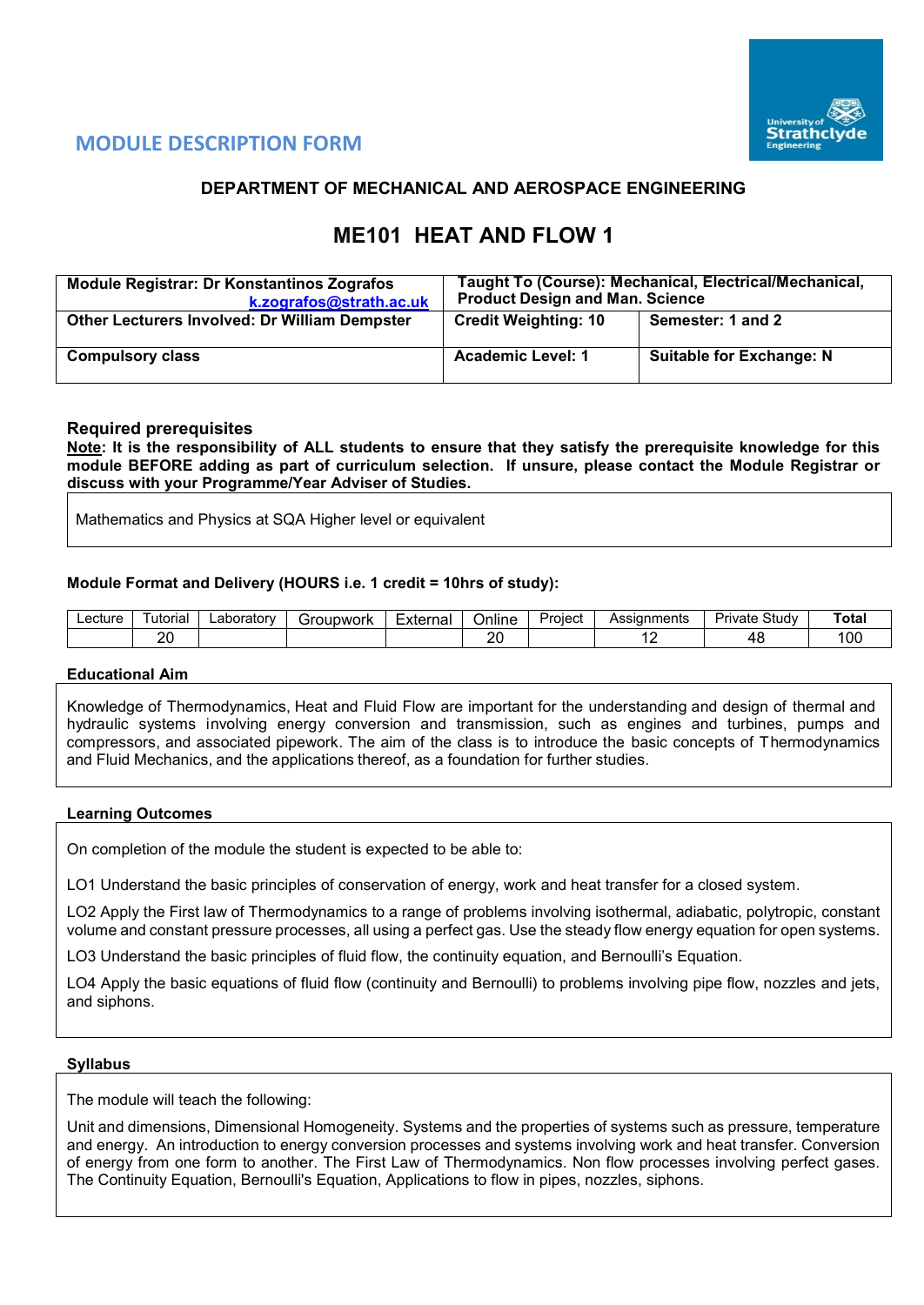## **Assessment of Learning Outcomes**

## **Criteria**

For each of the Module Learning Outcomes the following criteria will be used to make judgements on student learning:

#### **LO1 Understand the basic principles of conservation of energy, work and heat transfer for a closed system**

C1 The ability to identify a suitable thermodynamic system and the energy exchanges associated with it.

C2 To recognise and draw PV diagrams and calculate the thermodynamic work for various process paths.

C3 To express heat transfer balances and calculate the heat transfer rates for simple heat transfer problems.

#### **LO2 Apply the First law of Thermodynamics to a range of closed and open system problems**

C1 To recognise the physical significance of a number of thermodynamic process paths.

C2 To formulate energy balances for a variety of thermodynamic processes.

C3 To calculate the work, heat transfer and energy content changes for a variety of thermodynamics processes.

C4 To use the steady flow energy equation to analyse problems.

## **LO3 Understand the basic principles of fluid flow, the continuity equation, and Bernoulli's Equation**

C1 To describe and draw simple flow patterns of internal and external flows.

C2 To be able to write unaided and explain each term of the continuity and Bernoulli equation.

**LO4 Apply the basic equations of fluid flow to problems involving pipe flow, nozzles and jets, and siphons**  C1 To calculate the flowrates in pipe flows using the continuity equation.

C2 To calculate the pressures and velocity changes for changes in configuration using the Bernoulli equation.

The standards set for each criterion per Module Learning Outcome to achieve a pass grade are indicated on the assessment sheet for all assessment.

### **Principles of Assessment and Feedback**

*(within Assessment and Feedback Policy at: <https://www.strath.ac.uk/professionalservices/staff/policies/academic/> )*

General class feedback will be provided on the return of coursework and examination scripts. Overall class performance will be discussed for the Semester 1 exam and where satisfactory performance has not been achieved individual feedback will be provided.

Informal feedback will be provided at regular tutorial sessions primarily through verbal discussion with individuals or groups on tutorial exercises attempted in advance by students (note:- to receive this feedback students should participate in these tutorials but attendance is not mandatory).

## **Assessment Method(s) Including Percentage Breakdown and Duration of Exams** *(individual weightings)*

|               |                    | <b>Examination</b> |           |             | <b>Coursework</b> |        | <b>Practical</b> | <b>Project</b> |           |
|---------------|--------------------|--------------------|-----------|-------------|-------------------|--------|------------------|----------------|-----------|
| Number        | Month(s)           | <b>Duration</b>    | Weighting | Number      | Weighting         | Number | Weiahtina        | Number         | Weighting |
| <u>_</u>      | Dec                | .5hrs              | 25%       |             | 20%               |        |                  |                |           |
|               | Mav                | .5hrs              | 55%       |             | (5% Each)         |        |                  |                |           |
| $*1$ $\cap$ 1 | LO2. I<br>LO3. LO4 |                    |           | LO3.<br>LO4 |                   |        |                  |                |           |

*\* L/Os: Indicate which Learning Outcomes (L01, L02, etc) are to be assessed by exam/coursework/practical/project as required.*

**Coursework / Submission deadlines (***academic weeks***):** Homework is an online exercise, attempted at home within a fixed time period.

#### **Resit Assessment Procedures:**

2 hour examination in August diet

## **PLEASE NOTE:**

**Students must gain a summative mark of 40% to pass the module. Students who fail the module at the first attempt will be re-assessed during the August diet. This re-assessment will consist entirely of exam. No marks from any previous attempts will be transferred to a new resit attempt.**

#### **Recommended Reading**

**\*\*\*Purchase recommended \*\*Highly recommended reading \*For reference** 

Online access Myplace for class notes, tutorial and previous exam papers

\*\*\* "Fundamentals of Thermal-Fluid Sciences" by Cengel, Turner & Cimbala, McGraw-Hill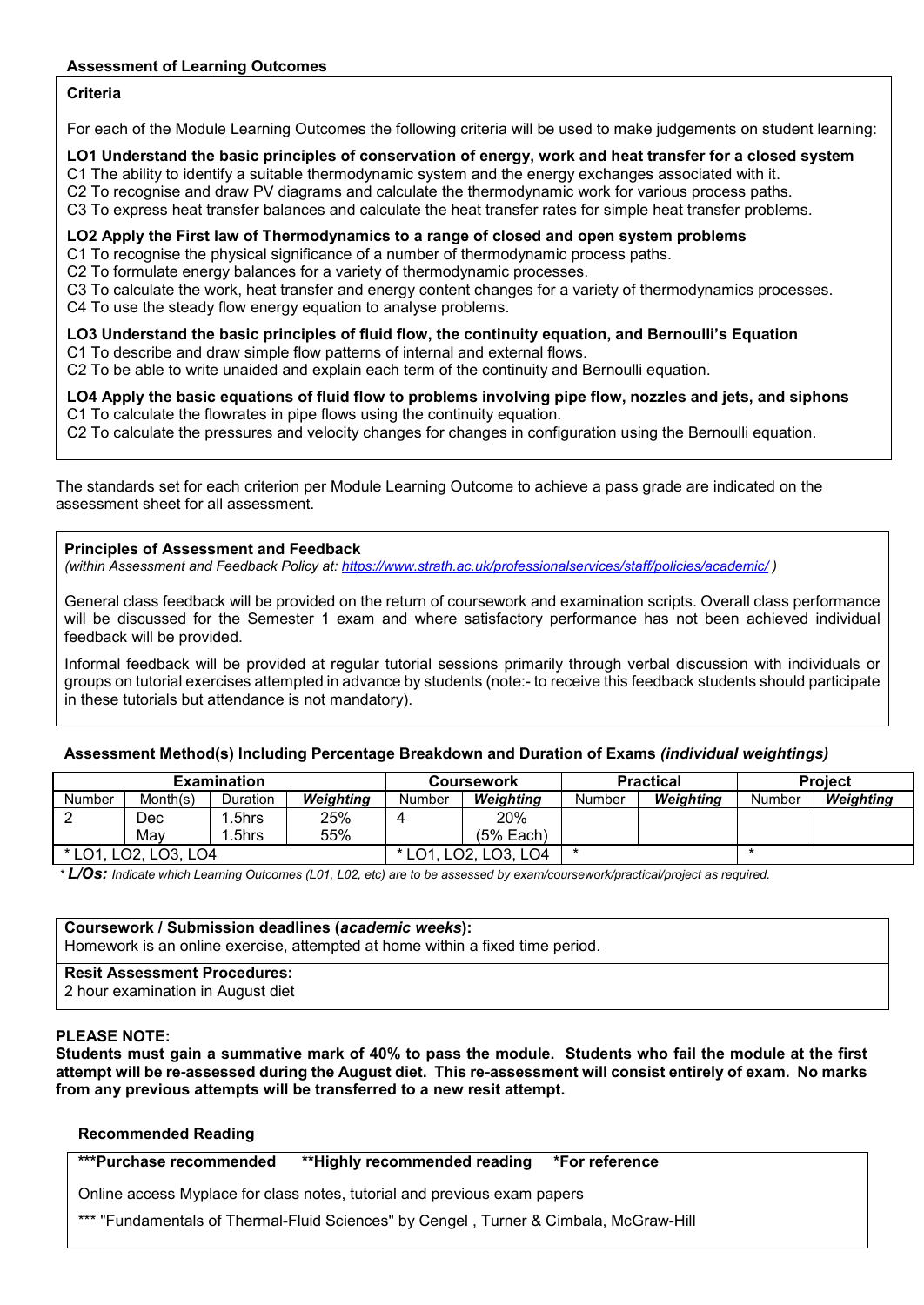## **Additional Student Feedback**

*(Please specify details of when additional feedback will be provided)*

| Date                                                                                                                                                  | Time | Room No |
|-------------------------------------------------------------------------------------------------------------------------------------------------------|------|---------|
| By student request only: Dr K Zografos to   Email to arrange<br>arrange (additional feedback - on exam or<br>homework - will be provided on request). |      | JW808g  |

Session: 2021/22

## **Approved:**

| Course Director Signature: Dr E Henderson (SG) |  |
|------------------------------------------------|--|
| Date of Last Modifications: September 3, 2021  |  |

(Updated July 2021-MAE)